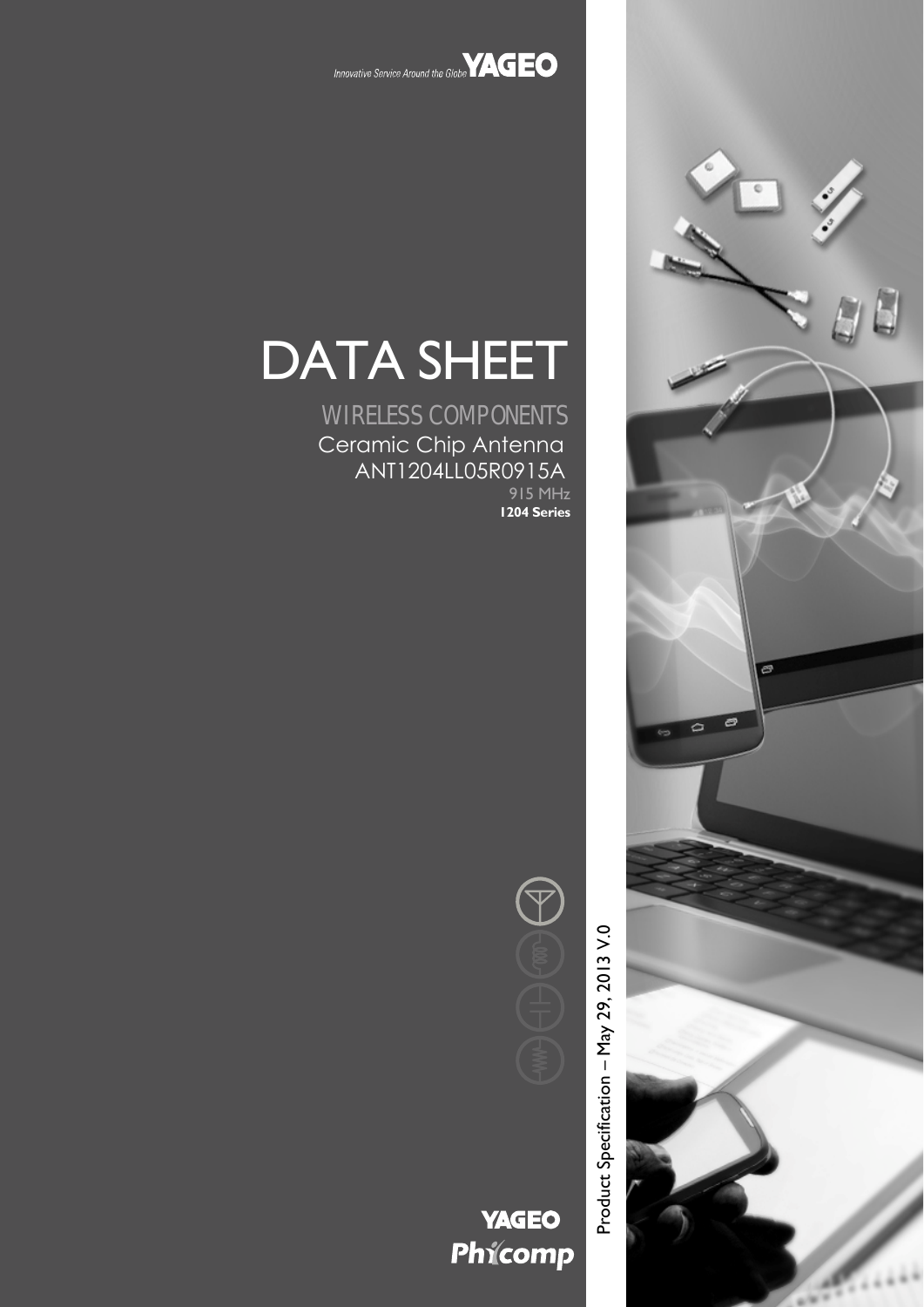# **YAGEO Phicomp**

Wireless Components | Ceramic Chip Antenna

2  $\overline{2}$ 

# FEATURES

- Compact size
- Omni-directional radiation
- Tape & reel automatic mounting
- Reflow process compatible
- RoHS compliant

# APPLICATIONS

- Smart meter
- $\bullet$  Industrial remote control
- ISM band equipment
- Zigbee device
- ISM band equipment

#### ORDERING INFORMATION

All part numbers are identified by the series, packing type, material, size, antenna type, working frequency and packing quantity.

## **PART NUMBER**

**ANT 1204 L L05 R 0915A** (1) (2) (3) (4) (5) (6)

#### (1) PRODUCT

ANT = Antenna

#### (2) SIZE

 $1204 = 12 \times 4$  mm

#### (3) ANTENNA TYPE

L,F,A = Chip Antenna

#### (4) SERIAL NO.

L05

#### (5) PACKING STYLE

 $R =$ Tape and Reel

#### (6) WORKING FREQUENCY

0915 =0.915GHz

#### PHYCOMP CTC

CAN4311759050911K

12NC

431175905091

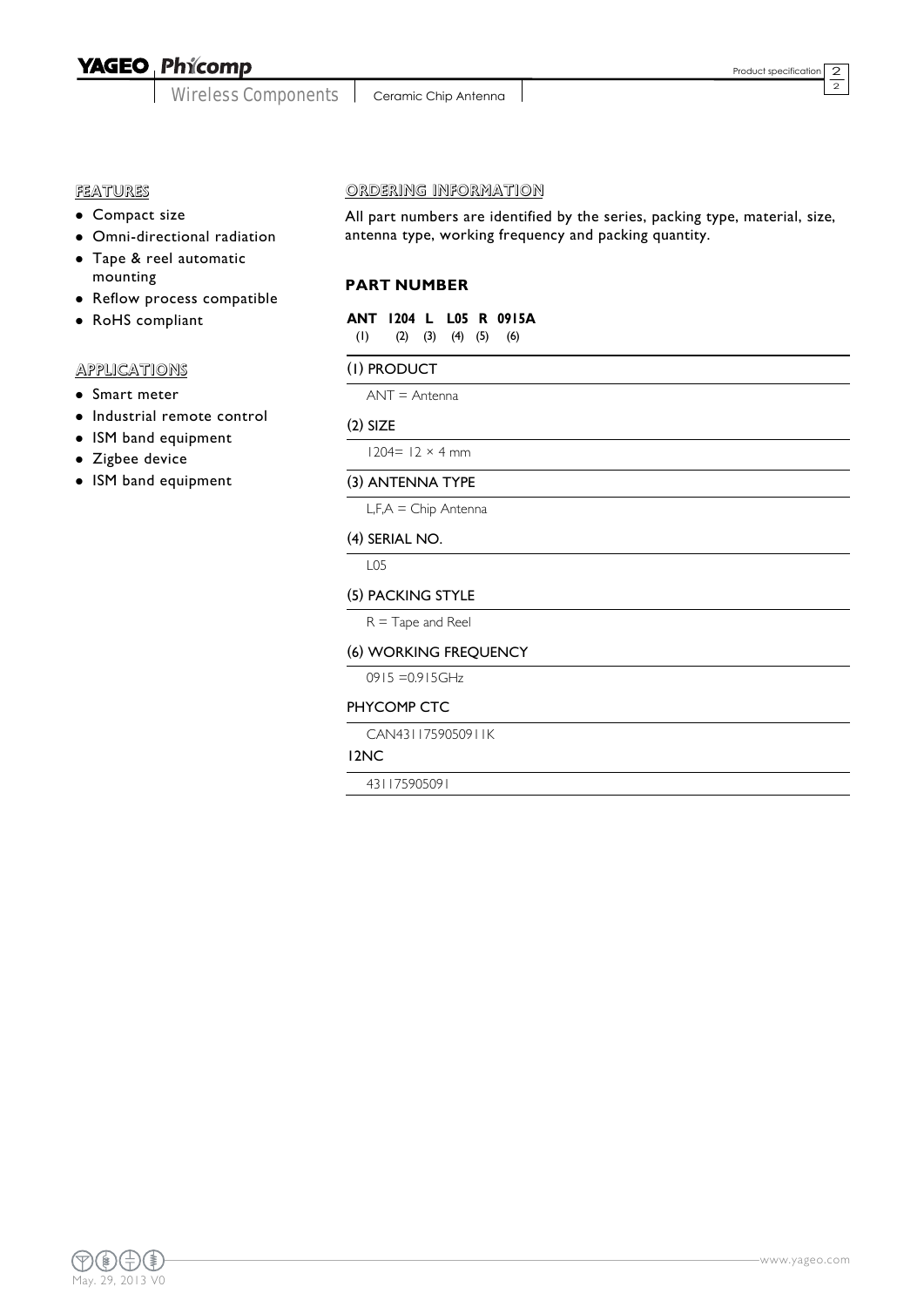# YAGEO Phicomp

Wireless Components | Ceramic Chip Antenna

 $\overline{\phantom{a}}$ 

3 3

| <b>VALUE</b>                                |
|---------------------------------------------|
| 915 MHz                                     |
| 20 MHz (Typ.)                               |
| 2.0 Max.                                    |
| Linear                                      |
| Omni-directional                            |
| 3.32 dBi (Typ.)                             |
| 50 $\Omega$                                 |
| $-40 \sim 105$ °C                           |
| $\mid$ W                                    |
| Ni / Sn (Environmentally-Friendly Leadless) |
| 260°C, 10sec.                               |
|                                             |

#### **NOTE**

1. The specification is defined on Yageo evaluation board

### **DIMENSIONS**

|          | Table 2 Machinical Dimension |  |
|----------|------------------------------|--|
|          | <b>DIMENSION</b>             |  |
| $L$ (mm) | $12.1 \pm 0.20$              |  |
| $W$ (mm) | $4.10 \pm 0.20$              |  |
| $T$ (mm) | $1.60 \pm 0.20$              |  |
| $F$ (mm) | $0.85 \pm 0.35$              |  |
|          |                              |  |

#### **OUTLINES**



Table 3 Termination configuration

| <b>TERMINAL NAME</b> | <b>FUNCTION</b> |
|----------------------|-----------------|
| W                    | Feeding Point   |
|                      | Soldering Point |

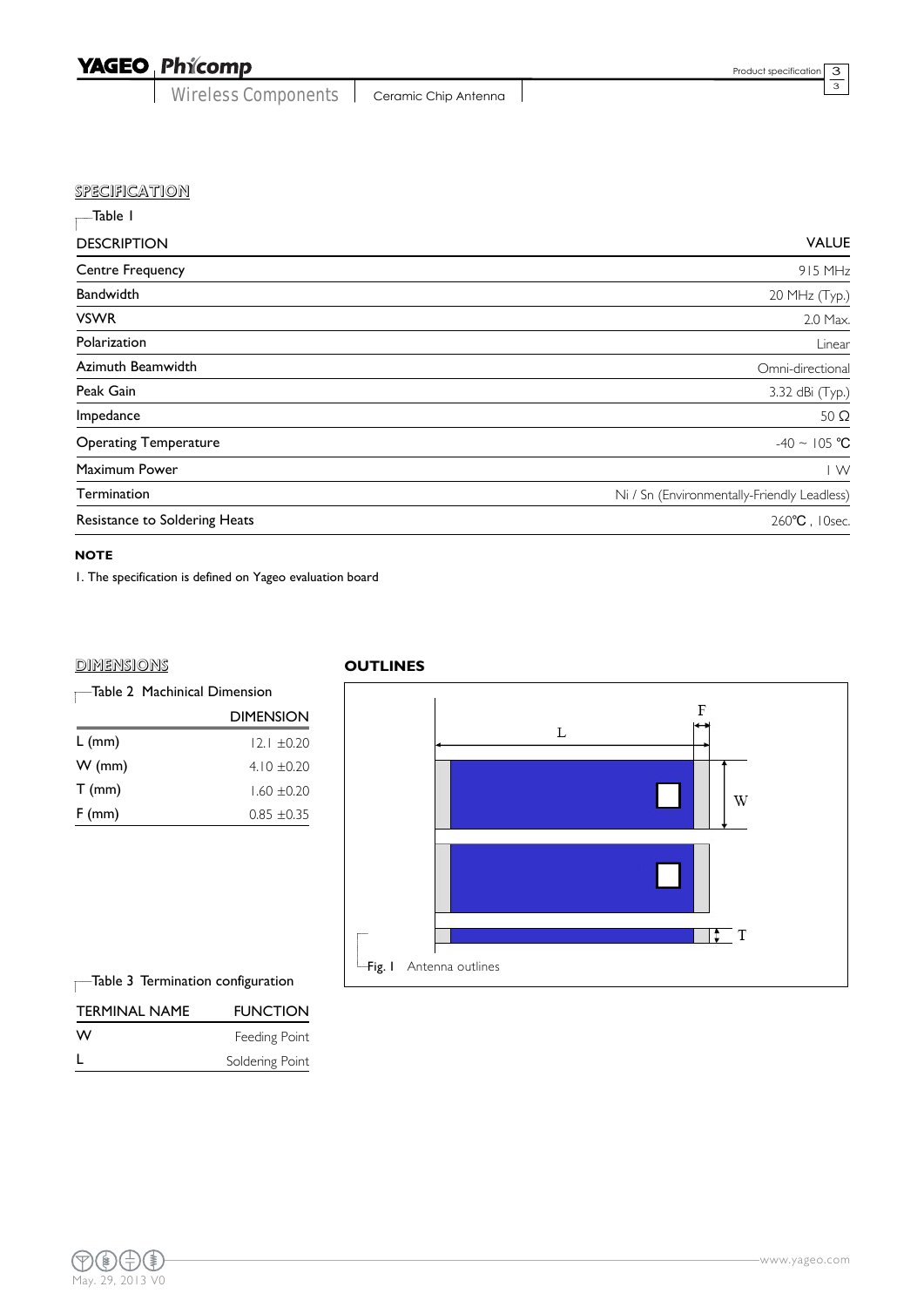| <b>YAGEO Phicomp</b>       |                      | Product specification   4 |  |
|----------------------------|----------------------|---------------------------|--|
| <b>Wireless Components</b> | Ceramic Chip Antenna |                           |  |

# REFERENCE DESIGN OF EVALUATION BOARD





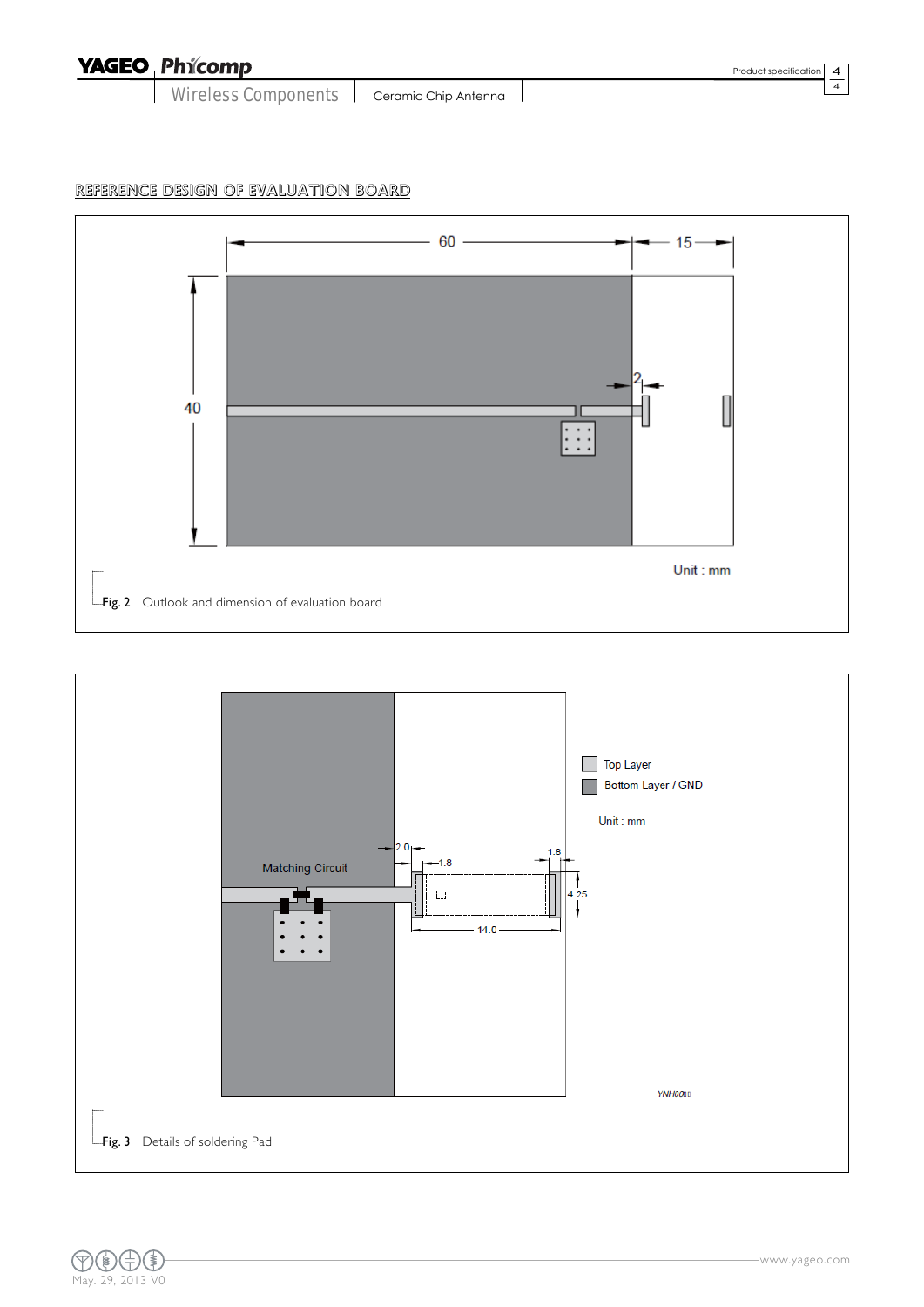YAGEO Phicomp

Wireless Components | Ceramic Chip Antenna

5 5

## ELECTRICAL PERFORMANCES